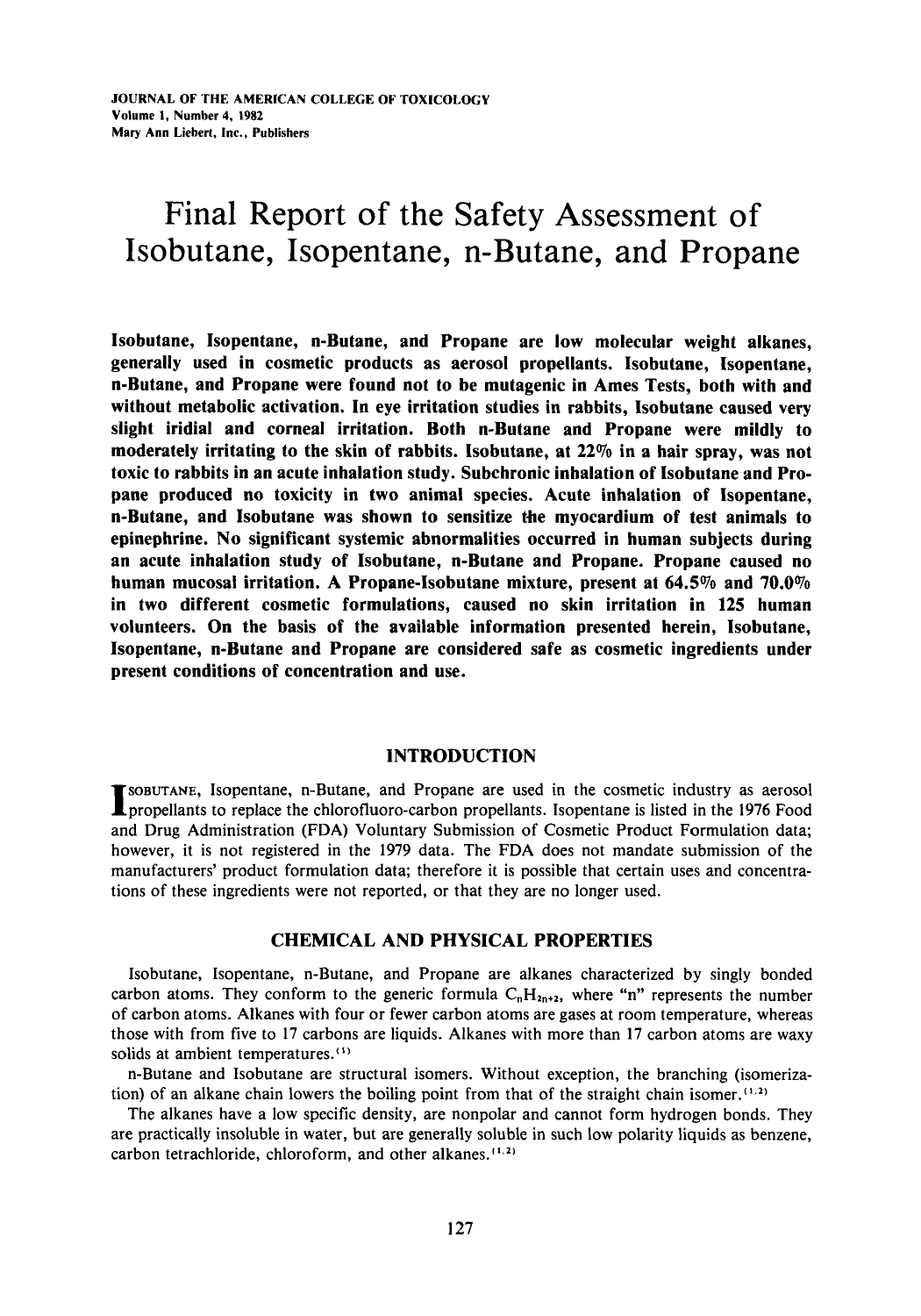# **Structure of the Pure Hydrocarbons**

**1.** Isobutane, synonymous with 2-methyl propane and trimethyl methane, is a saturated hydrocarbon with the formula:

$$
\overset{\text{CH}_3-\text{CH}-\text{CH}_3}{\overset{\text{CH}_3}{\underset{\text{CH}_3}{\hspace{0.25em} \end{array}}}
$$

**2.** Isopentane, also called 2-methyl butane or ethyl dimethyl methane, is a saturated, liquid hydrocarbon having the structure:

$$
\begin{array}{c}\n\text{CH}_{3}-\text{CH}-\text{CH}_{2}-\text{CH}_{3} \\
\downarrow \\
\text{CH}_{3}\n\end{array}
$$

**3.** n-Butane, is a colorless gas having the structural formula:

$$
CH_3-CH_2-CH_2-CH_3
$$

4. Propane, or dimethyl methane, is a gaseous alkane with the following structural formula: $(2.42)$ 

 $CH_3$ -CH<sub>2</sub>-CH<sub>3</sub>

# **Properties**

Table 1 gives a listing of chemical and physical properties of these alkanes.<sup>[2-6]</sup>

## **Reactivity**

Isobutane, Isopentane, n-Butane, and Propane are characteristically inert to many chemical reagents, hence the name paraffin (having little affinity). Although carbon-carbon and carbonhydrogen bonds are strong, they can be broken when heated to high temperatures. Also, carbon and hydrogen have similar electronegativity values, making these molecules only very slightly polarized; consequently, they do not react with bases. Alkanes possess no unshared electrons and, therefore, are not attacked by most acids. However, very strong acids react with alkanes by protolysis (cleavage by a proton). The combination produces the highly reactive carbonium ion or carbocation, but this reaction would exist only under laboratory conditions. Alkanes are neither reactive with moisture nor corrosive to metals.<sup>(1,2,7)</sup>

Alkanes do undergo thermal reactions, including "cracking," isomerization, dehydrogenation, and cyclization. At elevated temperatures, these compounds undergo halogenation and nitration reactions, and react vigorously with oxygen; thus they can present risks of fire or explosion in air. However, they can be oxidized by atmospheric oxygen at temperatures below their ignition points. The rate of oxidation in the vapor phase increases with chain length and diminishes with chain branching. (')

#### **Production**

Alkanes are primarily derived from petroleum and natural gas, and from the hydrogenation of alkenes. The synthetic methods of producing the pure alkanes are: The Corey-House alkane synthesis which combines lithium diakyl cuprate compounds with alkyl halides to produce hydrocarbons; the Wurtz reaction, combining an alkyl halide with sodium metal; and the reduction of alkyl halides. These methods are commercially unfeasible. **11)**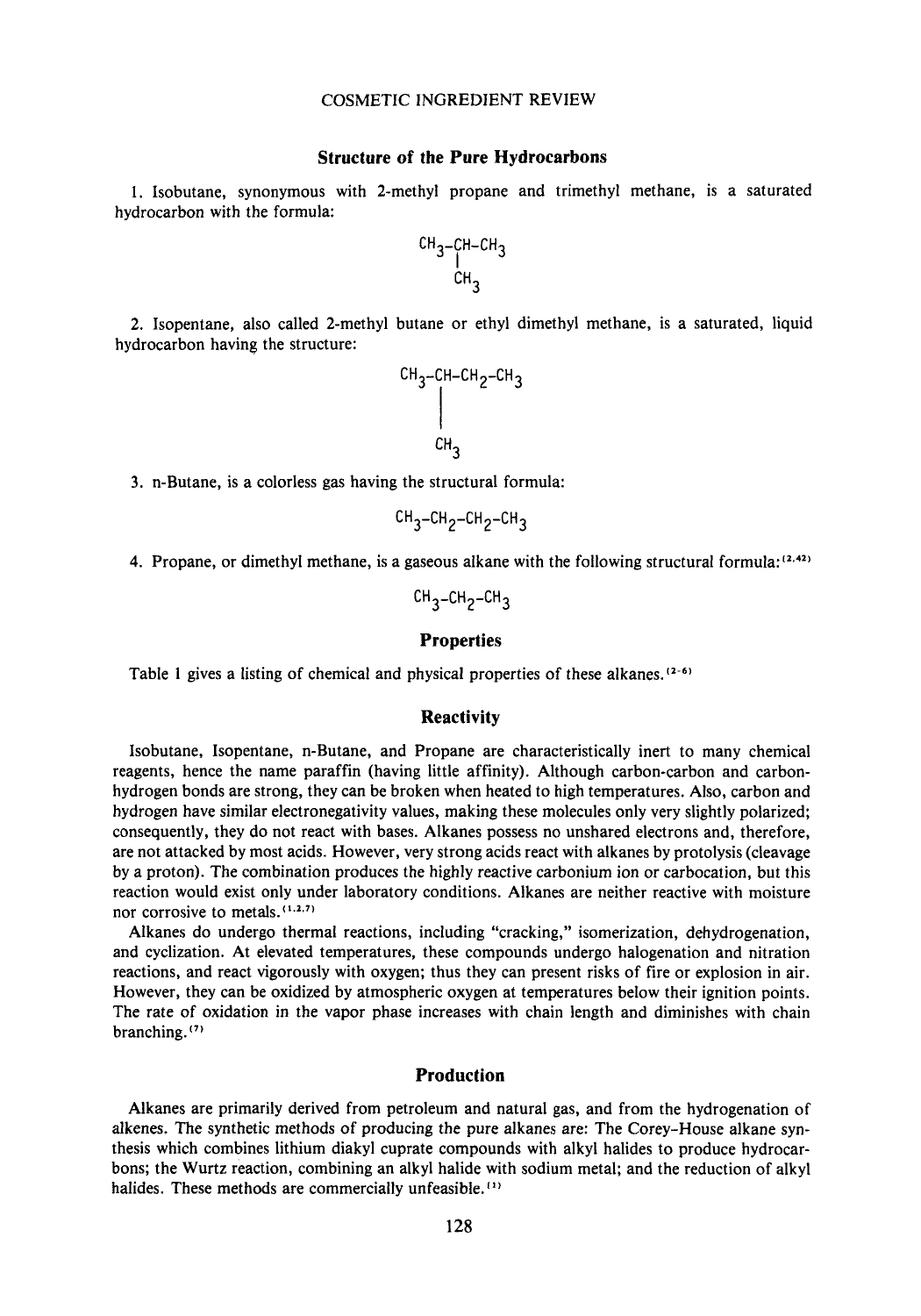| <b>Properties</b>          | <b>Isobutane</b> | <i>Isopentane</i> | n-Butane     | Propane          | Ref.             |
|----------------------------|------------------|-------------------|--------------|------------------|------------------|
| Boiling pt. $(^{\circ}C)$  | $-11.73$         | 27.854            | $-0.5$       | $-42.07$         | $2 - 5$          |
| Freezing pt. $(^{\circ}C)$ | $-159.42$        | $-159.89$         | $-138.35$    | $-189.69$        | $2 - 4$          |
| Flash pt. $(^{\circ}C)$    | $-82.7$          | $-56.6$           | $-60$        | $-104.4$         | 2,3              |
| Density $(d^{20}4)$        | 0.549            | 0.6201            | 0.5788       | 0.5005           | $2 - 4$          |
| Molecular wt.              | 58.12            | 72.15             | 58.12        | 44.11            | 3,4              |
| Refractive                 |                  |                   |              |                  |                  |
| index $(n^{20}D)$          |                  | 1.3537            | 1.3326       | 1.2898           | 2,4              |
| Autoignition               |                  |                   |              |                  |                  |
| pt. $(^{\circ}C)$          | 462.2            | 420               | 405          | 468              | $\overline{c}$   |
| Critical temper-           |                  |                   |              |                  |                  |
| ature $(^{\circ}C)$        |                  |                   | 153.2        |                  | $\overline{2}$   |
| Tolerance in air           |                  |                   |              |                  |                  |
| $(TLV)$ (ppm)              |                  |                   | 600          | 1000             | 5,6              |
| Explosive limit in         |                  |                   |              |                  |                  |
| air (percent)              | $1.8 - 8.4$      | $1.4 - 8.3$       | $1.9 - 8.5$  | $2.2 - 9.5$      | 5                |
| Odor                       | Slight, natural  | Pleasant          | Natural gas  | Odorless when    | $\overline{2}$   |
|                            | gas              |                   |              | pure             |                  |
| Color                      | Colorless        | Colorless         | Colorless    | Colorless        | $\boldsymbol{2}$ |
| State                      | Gas              | Liquid            | Gas          | Gas              | $\overline{2}$   |
| Solubility:                |                  |                   |              |                  |                  |
| Water                      | Soluble          | Insoluble         | Soluble      | Soluble          | $2 - 4$          |
| Alcohol                    | Very soluble     | Miscible          | Very soluble | Soluble          |                  |
| Ether                      | Very soluble     | Miscible          | Very soluble | Very soluble     |                  |
| Acetone                    |                  |                   |              | Slightly soluble |                  |
| Benzene                    |                  |                   |              | Very soluble     |                  |
| Chloroform                 | Very soluble     |                   | Very soluble | Very soluble     |                  |

TABLE 1. CHEMICAL AND PHYSICAL PROPERTIES

Methods of production, and grades and handling procedures for this group of alkanes are listed in Table  $2^{(2)}$ 

#### **Analytical Methods**

Gas chromatography and mass spectroscopy are useful for the analysis of alkanes. In addition, infrared spectroscopy and thermal conduction detection are used to identify this group. Flame ionization and electron capture can detect trace amounts of them in biological samples.<sup>(8-14)</sup>

## **Impurities**

This group of alkanes may be contaminated with other organic compounds, nonorganic chemicals or moisture. Table 3 lists these impurities and their respective concentrations. **(I5)** 

## **USE**

## **Noncosmetic Uses**

1. Isobutane is used in organic syntheses, as a refrigerant, as an aerosol propellant, and as high octane aviation fuel, in the manufacture of rubber, as an instrument calibration fluid, and is a Generally Recognized as Safe (GRAS) food ingredient.<sup>(2,16)</sup>

2. Isopentane is used as a solvent, as a blowing agent for polystyrene, and in the manufacture of chlorinated derivatives. *(I)*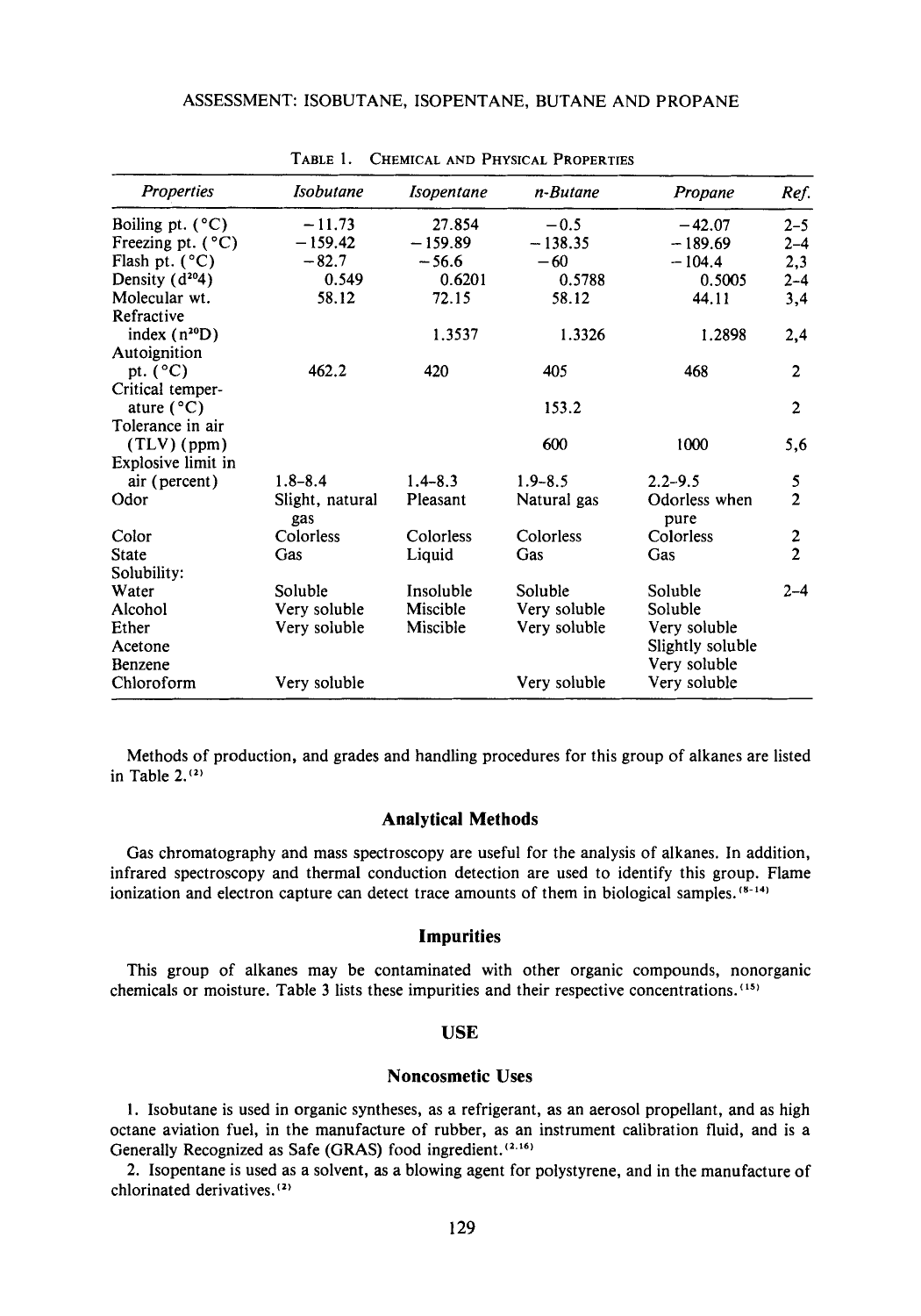| Compound   | Purification<br>Derivation/                                                                 | Technical               | research<br>Grades | <b>Other</b>                   | Handling                                                                      |
|------------|---------------------------------------------------------------------------------------------|-------------------------|--------------------|--------------------------------|-------------------------------------------------------------------------------|
| Isobutane  | 1. Component of natural gas, refinery<br>2. Isomerization of butane<br>gas, wet natural gas | (pure grade)<br>99 mole | 99.96 mole         |                                | . Pressurized cylinders                                                       |
| Isopentane | 1. Fractional distillation from petroleum<br>2. Purified by rectification                   | 95 mole                 | 99.99 mole         | 2. Commercial<br>1. Pure-99    | 2. Tank cars<br>3. Tank trucks<br>1. Pure-55 gal. drums<br>2. Tech. and comm. |
| n-Butane   | 1. By-product of petroleum refining or<br>gasoline manufacturing                            | 95 mole                 | 99.99 mole         | 1. Pure-99 mole<br>2. Mixtures | 2. Tank cars, tank trucks<br>drums, tank cars<br>1. Steel cylinders           |
| Propane    | 1. Fractional distillation of petroleum<br>and natural gas                                  | 99.9                    | 99.9               |                                | 3. Ocean tankers<br>2. Tank cars<br>1. Cylinders                              |

From Ref. 2. **aFrom Ref. 2.** 

 $130$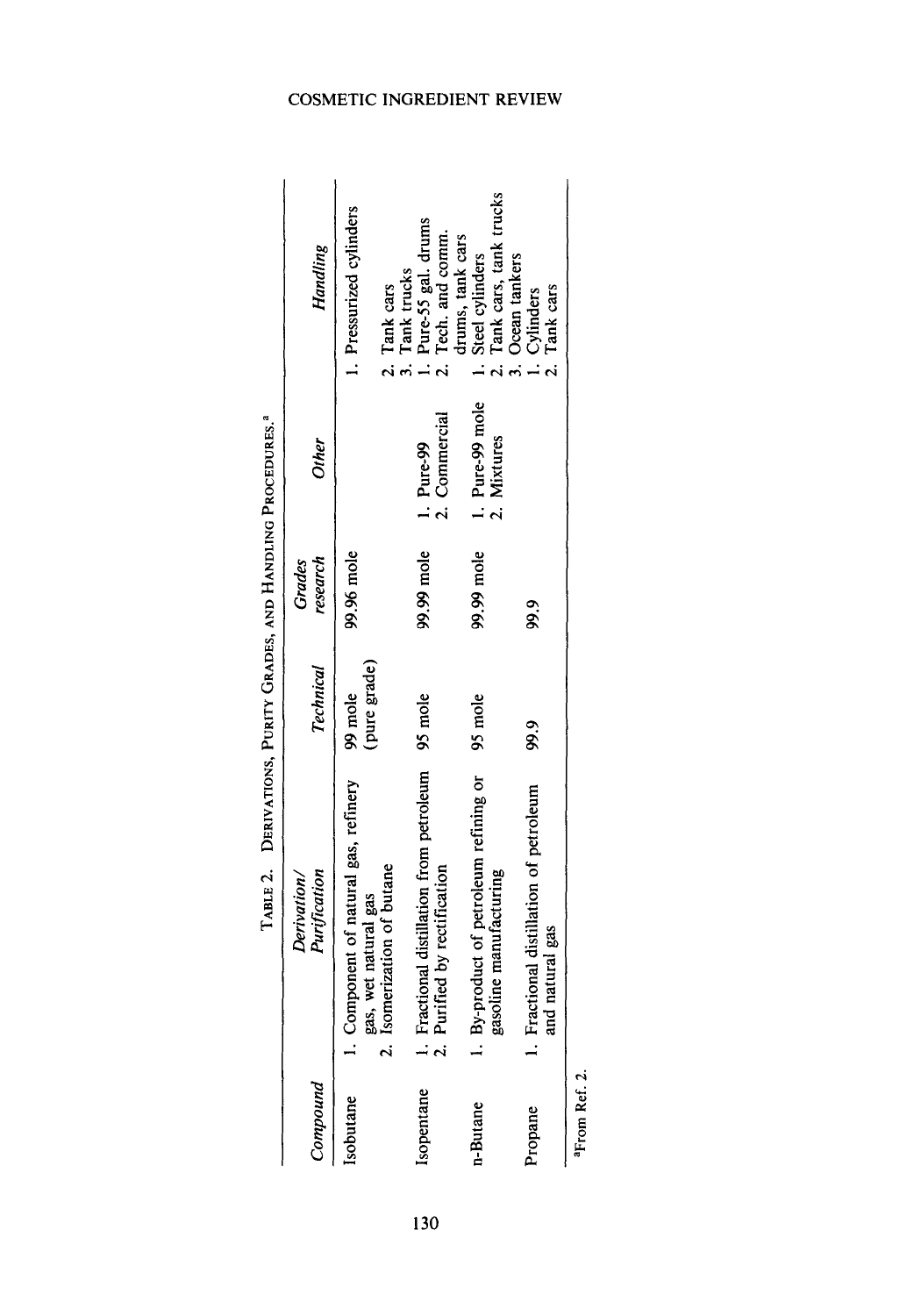<sup>a</sup>From Ref. 15.<br><sup>b</sup>N/A = Data not available. **bN/A** = **Data not avai**

131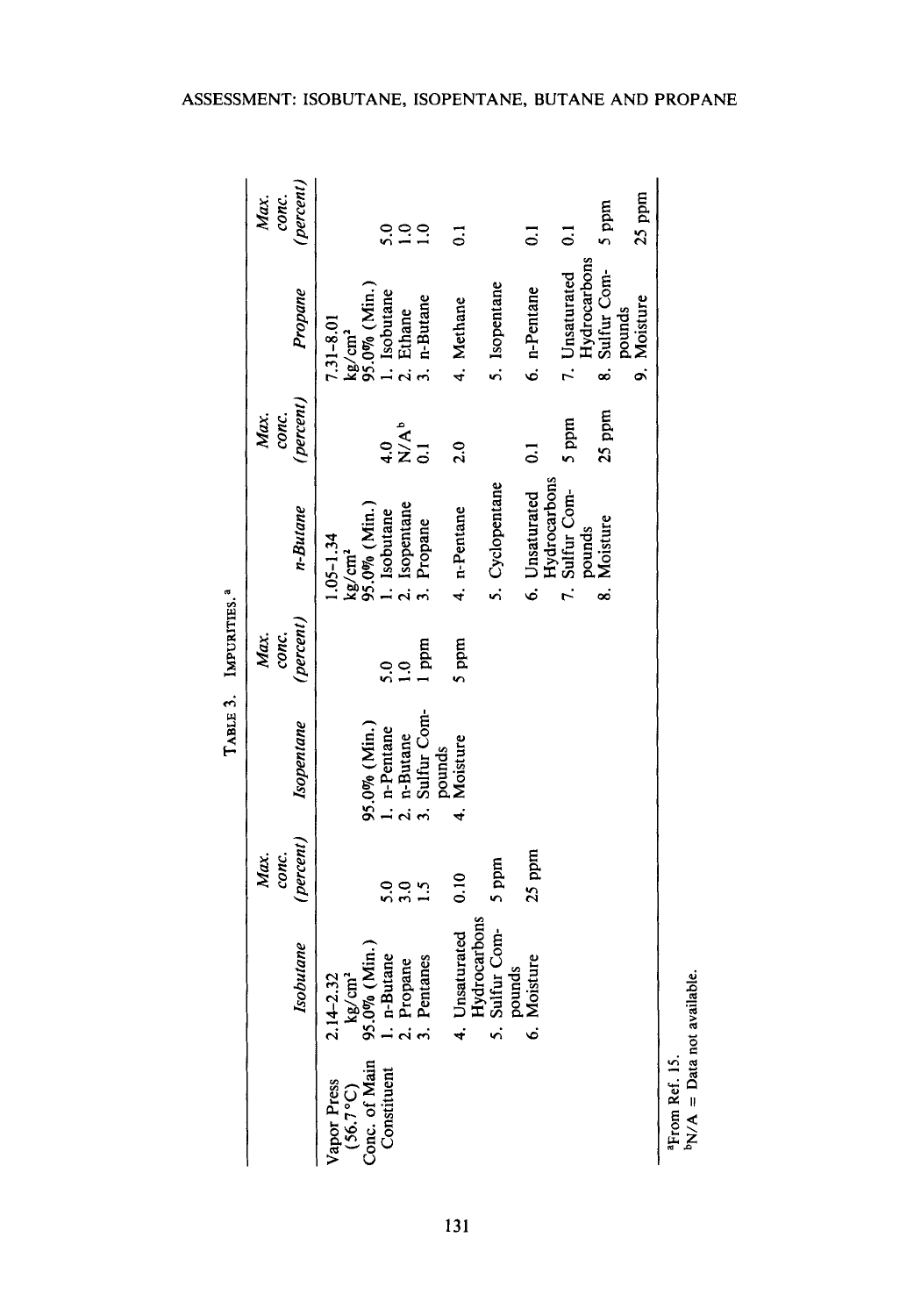**3.** n-Butane is used in organic syntheses and in the manufacture of ethylene, rubber, and high octane liquid fuels. It is also used as a household and industrial fuel, a solvent, a refrigerant, a standby and enricher gas, a propellant in aerosols, a GRAS food additive, and an instrument calibration fluid. **(2.16.171** 

**4.** Propane is used in organic syntheses and in the manufacture of ethylene. It is also a household and industrial fuel, a solvent, refrigerant, gas enricher, aerosol propellant, extractant, $(2)$  and GRAS food additive. **(16.'n)** 

#### **Cosmetic Uses**

Isobutane, n-Butane and Propane, usually in combination, are used as aerosol propellants. Along with Isopentane, they are also used as solvents and carriers in other cosmetic formulations. The specific cosmetic uses of these ingredients, along with their corresponding concentration ranges, are listed in Table 4.<sup>(19)</sup>

## **Scope and Extent of Use in Cosmetics**

Of these ingredients, Isobutane has the widest range of uses. Table **4** lists 191 product formulations for Isobutane from the voluntary Cosmetic Formulation Data provided by the FDA on August 31, 1976.<sup>(19)</sup> As of June 20, 1979, however, the FDA lists 228 cosmetic formulations<sup>(20)</sup> in concentrations of 0.1% to 25-50%.

The FDA's 1976 data list Isopentane in two product formulations at concentrations of  $25-50\%$ , and n-Butane in **28** formulations in concentrations of less than 0.1-259'0. According to the 1979 data, n-Butane is used in **51** cosmetic products.

According to 1976 formulation data, 40 product formulations contain Propane in concentrations ranging from less than 0.1-5.0%; however, the 1979 data list Propane in 130 formulations.

## **Common Surfaces of Application**

These alkanes are generally used as aerosol propellants; therefore, they may come in contact with most body areas through spraying. Since the ingredients are highly volatile, their concentration at points of contact with the body may be small and the duration of bodily contact may be short.

Isobutane comes in contact with the general body surface (bath preparations, moisturizers, skin care preparations); the face (makeup, shaving preparations, cold creams); hair and scalp (hair sprays, hair conditions); axillae (underarm deodorants): body orifices (feminine hygiene and other cleanliness products); and eye and respiratory mucosa (aerosols).

Isopentane is used over the general body surface in various personal cleanliness products.

n-Butane can be applied to the hair and scalp (hair conditioner): the face (makeup, foundation, shaving and cleansing cream); and the general body surface (personal cleanliness products). It may also come in contact with the eyes and respiratory mucosa (aerosols).

Propane can come in contact with the face, eye, and respiratory epithelia (aerosol shaving creams and skin fresheners), and with the body in general (face, body, and hand preparations).

#### **Potential Interactions with other Ingredients**

Isobutane, Isopentane, n-Butane, and Propane are relatively stable, **12)** and no interactions with other cosmetic components are reported.

#### **Frequency or Duration of Application**

These alkanes are included in cosmetics that may be applied several times a day (moisturizers, skin fresheners), on a daily basis (hair and bath products, deodorants, shaving preparations), or occa-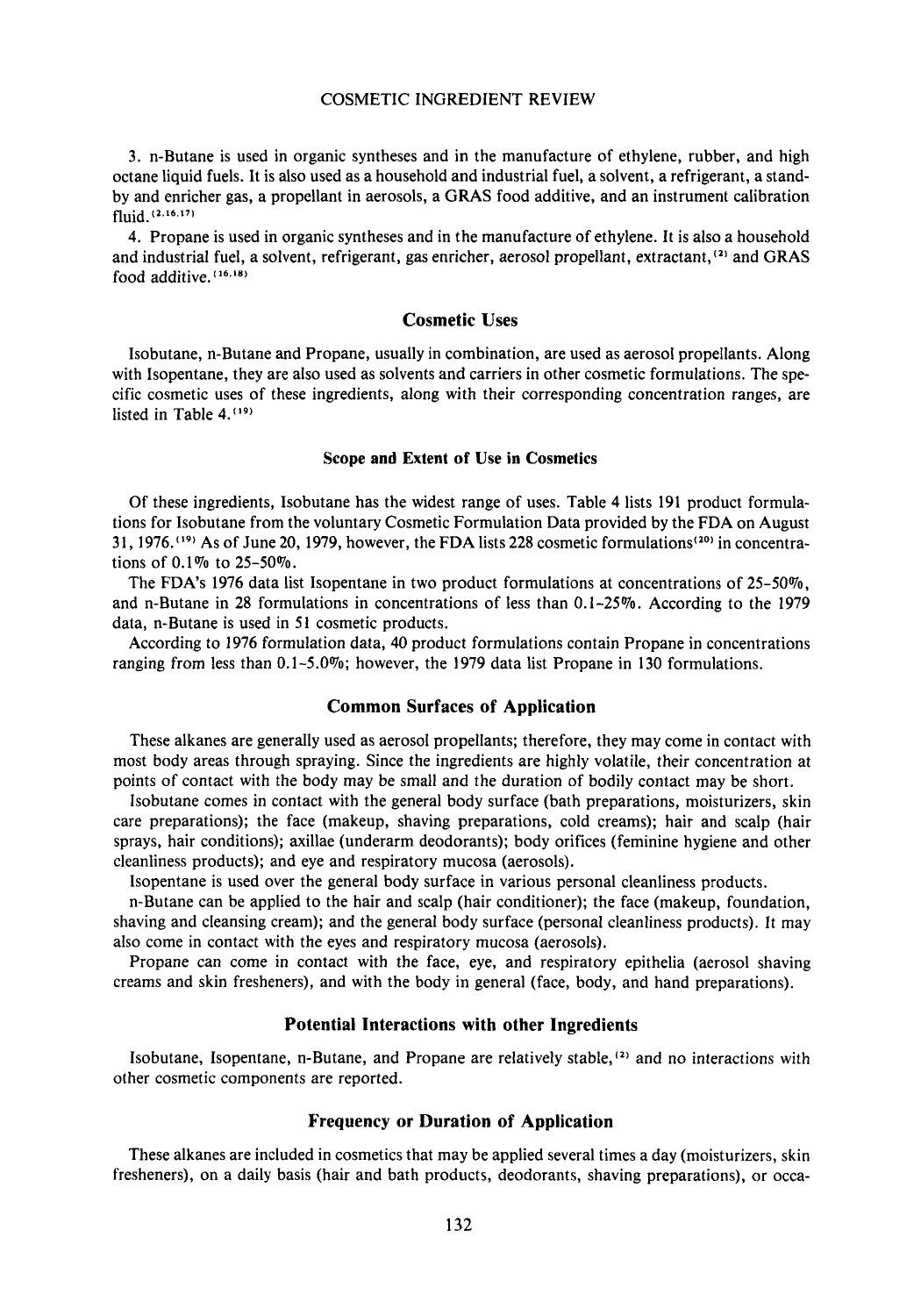# ASSESSMENT: ISOBUTANE, ISOPENTANE, BUTANE AND PROPANE

| Ingredient/Cosmetic<br>product type                                     | Concentration<br>(percent) | No. of product<br>formulations |
|-------------------------------------------------------------------------|----------------------------|--------------------------------|
| Isobutane                                                               |                            |                                |
| Other bath preparations                                                 | $>1-5$                     | 1                              |
| Hair conditioners                                                       | $>1-5$                     | 3                              |
| Hair sprays (aerosol fixatives)                                         | $>10-25$                   | 3                              |
|                                                                         | $> 5 - 10$                 | 32                             |
|                                                                         | $>1-5$                     | 68                             |
| Blushers (all types)                                                    | $\leq 0.1$                 | 1                              |
| Foundations                                                             | $> 0.1 - 1$                | 1                              |
| Makeup bases                                                            | $> 0.1 - 1$                | 1                              |
| Deodorants (underarm)                                                   | $> 25 - 50$                | $\overline{\mathbf{c}}$        |
|                                                                         | $> 5 - 10$                 | 3                              |
|                                                                         | $>1-5$                     | $\mathbf{I}$                   |
| Feminine hygiene deodorants                                             | $>10-25$                   | 3                              |
| Other personal cleanliness products                                     | $>10-25$                   | $\mathbf{1}$                   |
|                                                                         | $> 5 - 10$                 | 8                              |
|                                                                         | $>1-5$                     | 3                              |
|                                                                         | $> 0.1 - 1$                | $\mathbf{1}$                   |
| Shaving cream (aerosol, brushless, and lather)                          | $>1-5$                     | 42                             |
|                                                                         | $> 0.1 - 1$                | 9                              |
| Cleansing (cold creams, cleansing lotions, and pads)                    | $>1-5$                     | $\mathbf{1}$                   |
| Face, body and hand (excluding shaving preparations)                    | $>1-5$                     | $\mathbf{2}$                   |
| Moisturizing                                                            | $>1-5$                     | $\overline{2}$                 |
| Foot powders and sprays                                                 | $>1-5$                     | 1                              |
| Skin fresheners                                                         | $>1-5$                     | 1                              |
| Other skin preparations                                                 | $> 0.1 - 1$                | 1                              |
| <b>Isopentane</b>                                                       |                            |                                |
| Other personal cleanliness products                                     | $> 25 - 50$                | 2                              |
| n-Butane                                                                |                            |                                |
| Hair conditioners                                                       | $>1-5$                     | 3                              |
| Blushers (all types)                                                    | $>1-5$                     | 5                              |
| Foundations                                                             | $>1-5$                     | 3                              |
| Makeup bases                                                            | $>1-5$                     | 1                              |
| Other personal cleanliness products                                     | $>10-25$                   | 1                              |
| Shaving cream (aerosol, brushless, and lather)                          | $> 0.1 - 1$                | 6                              |
|                                                                         | $\leq 0.1$                 | 8                              |
| Cleansing (cold cream, cleansing lotions, liquids, and pads)<br>Propane | $> 0.1 - 1$                | 1                              |
| Shaving cream (aerosol brushless, and lather)                           | $>1-5$                     | $\overline{\mathbf{c}}$        |
|                                                                         | $> 0.1 - 1$                | 34                             |
|                                                                         | $\leq 0.1$                 | 1                              |
| Face, body, and hand (excluding shaving preparations)                   | $> 0.1 - 1$                | 2                              |
| Skin fresheners                                                         | $\leq 0.1$                 | 1                              |

# TABLE 4. PRODUCT FORMULATION DATA.<sup>a</sup>

**aFrom Ref. 19.** 

sionally (nail products, hair conditioners). Daily or occasional use may extend over a period of years.

The calculated discharging rate for an antiperspirant aerosol product containing  $67.5\%$ Isobutane was 0.44 g of Isobutane per second. A second antiperspirant product containing 65% Isobutane was calculated to discharge the gas at a rate of 0.73 g of Isobutane per second. A hair spray product containing **30%** of an isobutane-propane propellant mixture in an **80:20** ratio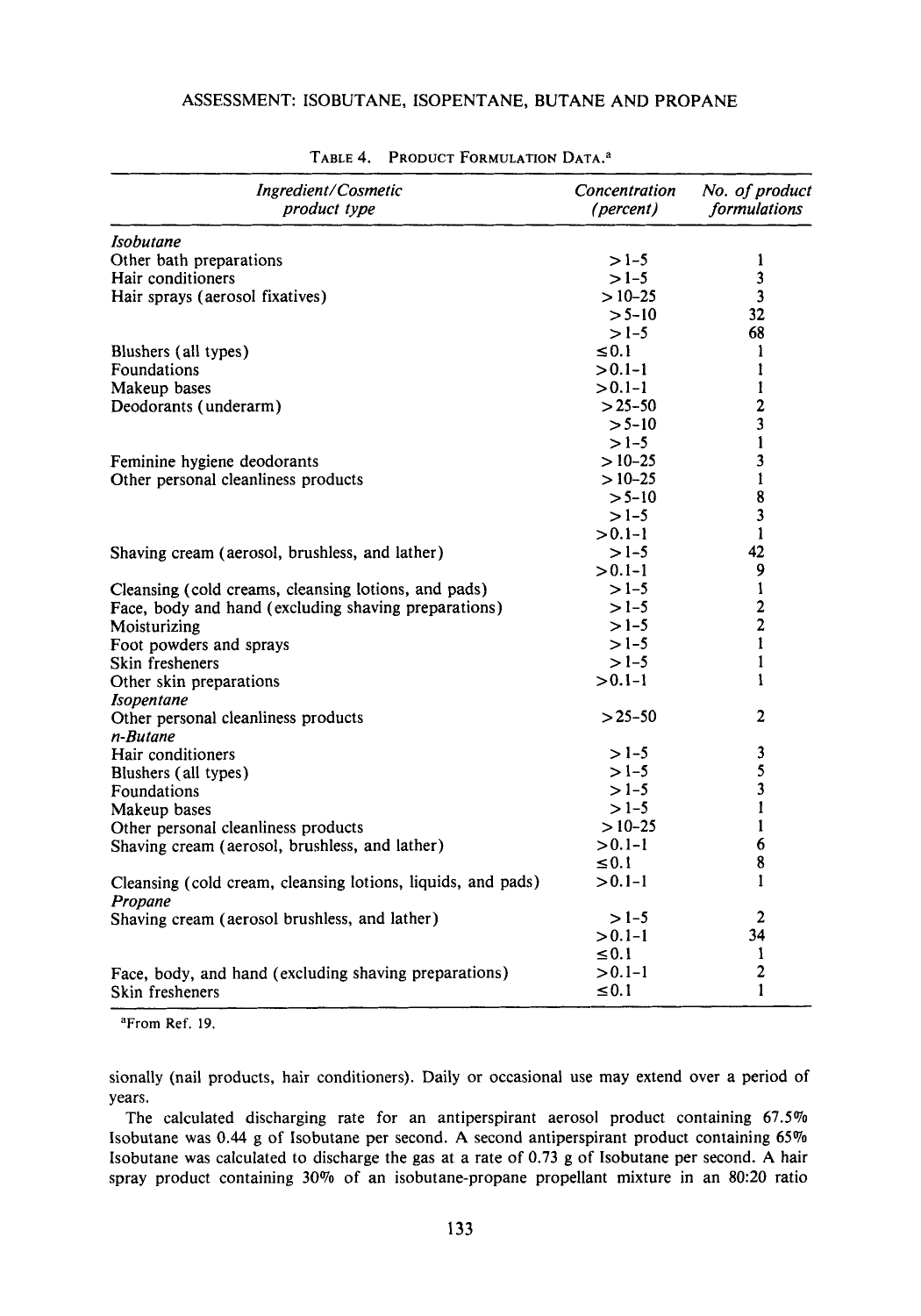delivers 0.192 g per second Isobutane and 0.48 g per second propane. A foot spray, 45% of which contains an Isobutane-Propane mixture in an 80:20 ratio, delivers 0.144 g per second Isobutane and 0.036 g per second Propane. For shave foams, a maximum of 0.12 g propellant would be delivered with the product, 0.06 g of which is assumed to contact skin. It would remain in contact only long enough for the consumer to shave and wash. The amount of hydrocarbon gas coming into contact with the body would be difficult to calculate due to the extreme volatility of these gases.(21)

Single application to the general body surface may last from a few minutes (bath preparations, skin fresheners) to several days (nail products, hair conditioners).

## **BIOLOGICAL EFFECTS**

## **Ames Test**

The mutagenic potential of Isobutane, Isopentane, n-Butane, and Propane was tested on *Salmonella typhimurium* strains. Bacteria were exposed to various concentrations of the compounds in dessicators and incubated at  $37^{\circ}$ C, with and without metabolic activation. None of the four alkanes was mutagenic.(22)

#### **Anesthetic Activity**

The anesthetic property of Isobutane was studied using **48** mice. At a 35% concentration in air for 25 min, the compound was fairly effective as an anesthetic, but a  $41-52\%$  concentration was lethal in two to three minutes.<sup>(23)</sup>

Isobutane's anesthetic activity was tested in dogs in a closed system. This gas does not produce good anesthesia at reasonable concentrations. A 45% concentration of Isobutane in air was required for relaxation, and a 55% concentration was lethal. $(23)$ 

When tested on mice, Isopentane in 9-12% concentrations in air, produced anesthesia in 11-2 min, respectively. It was less lethal than n-pentane. At a 12% concentration by volume, Isopentane was not anesthetic in dogs, but it was lethal at 15-17%.(23'

n-Butane, at 13% concentration by volume, produced light anesthesia and excitement in 48 mice in 25 min. A 22% concentration induced anesthesia in 1 min. Butane was not a good anesthetic in dogs. Twenty to 25% concentration of the gas was required for relaxation, and this concentration was lethal.<sup>(23)</sup>

## **Animal Toxicology**

## **Acute**

*Eye irritation* 

*A* hair spray containing 22% concentration of Isobutane was tested for eye irritation in five rabbits. A 0.1 ml of the undiluted product was sprayed into one eye, and after 4 sec the eye was irrigated. There was no sign of corneal irritation after 1 h. There was transient iritis and mild conjunctivitis after one hour, but these soon disappeared.<sup> $(24)$ </sup>

*Inhalation toxicity* 

The potentiation of epinephrine-induced cardiac arrhythmia by Isobutane **was** studied in 20 male Swiss Strain anesthetized mice.<sup>(25)</sup> Ten mice inhaled only the hydrocarbon, and another 10 inhaled hydrocarbon and then received a single intravenous injection of 6  $\mu$ g/kg epinephrine hydrochloride 2 min after the inhalation started. When inhaled for 6 min, 20% Isobutane alone did not induce arrhythmia, but it did sensitize the heart to epinephrine-induced arrhythmia.

The 2 h LC50 value of inhaled Isobutane in mice was  $52\%$ .<sup>(26)</sup>

The acute inhalation toxicity of Isobutane, in a concentration of 22% in a hair setting spray, was tested on eight New Zealand albino rabbits. The animals were placed in an enclosed area, approximately 0.34  $M<sup>3</sup>$ , into which the substance was sprayed in 10 aerosol bursts at 13.2  $g/30$ second burst (2.904 g Isobutane/burst). No deaths, abnormal behavior, or changes in body weight occurred in test or control animals during either the exposure or the 14 days of observation. Gross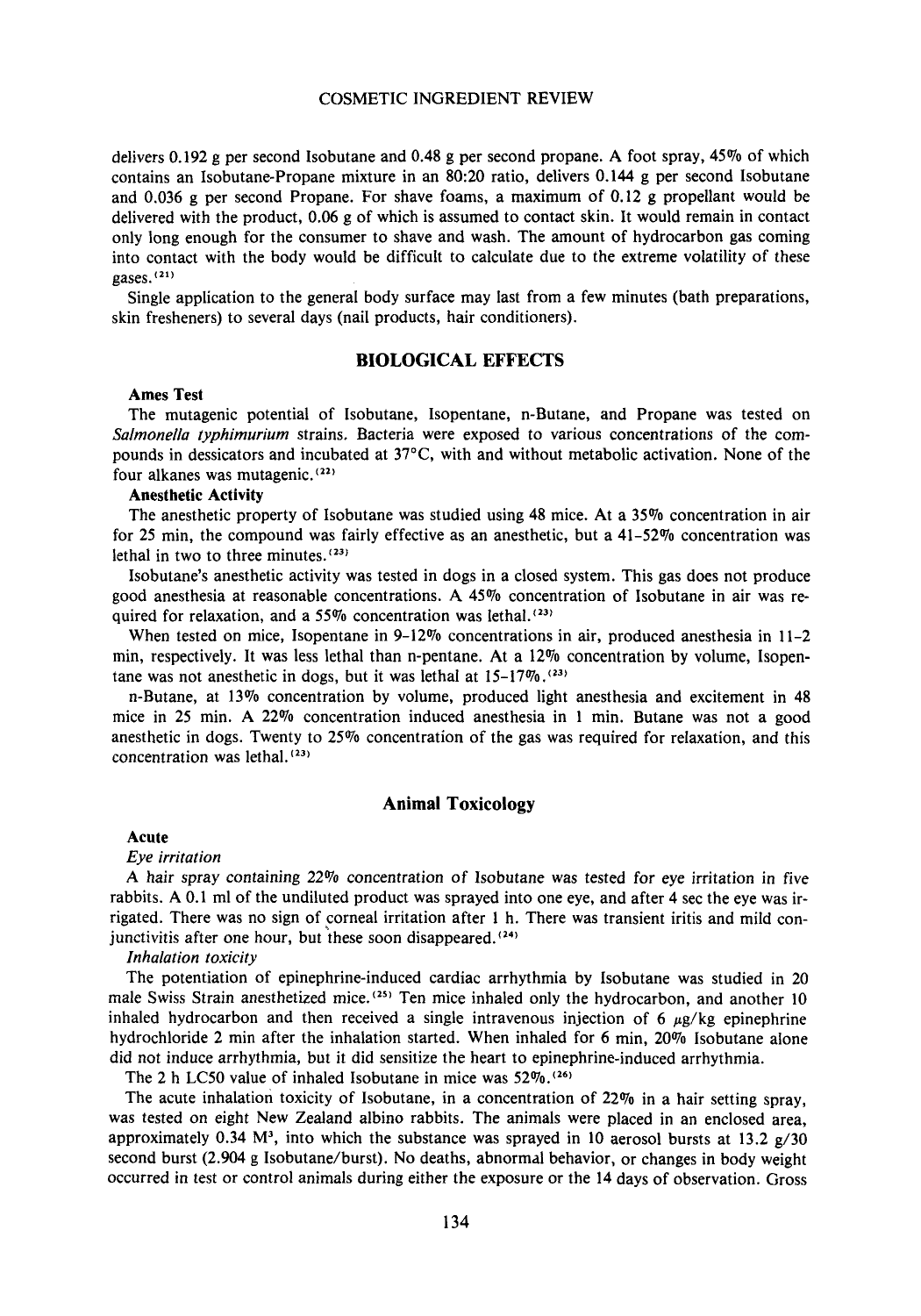and microscopic examinations revealed no changes attributable to inhalation of the test material, and the respiratory tissues of the test animals were similar to those of the untreated controls.<sup>(24)</sup>

The effects of Isobutane on cardiac arrhythmia and its ability to depress myocardial contractility were studied on six rhesus monkeys. The animals were anesthetized, their tracheae cannulated, and the propellants delivered at concentrations of **2.5%,** *5%,* **lo%,** and **20%** for **5** min. At inhalation concentrations of 5-10%, Isobutane produced arrhythmia and myocardial depression. It also caused tachycardia, a drop in aortic blood pressure, and a rise in left atrial pressure.<sup>(27)</sup>

The effect of Isobutane inhalation was studied on six young rhesus monkeys *(Macaca mulatta)*  weighing from 1.8 to **2.2** kg. In this experiment Isobutane, a low pressure propellant, had no influence on circulation, but at concentrations of 5-10%, it increased pulmonary resistance and depressed respiratory minute volume. **(28-30)** 

In similar studies with dogs, Isobutane in concentrations as high as **20%** percent did not cause tachycardia, but did induce early respiratory depression more intense bronchospasm, and decreased pulmonary compliance.  $(29)$  Moreover, the compound induced apnea and electrocardiographic silence, slowed respiration rate, and reduced tidal volume in rats.

Electrocardiograms recorded from three unanesthetized dogs that had received intravenous injections of epinephrine (0.01 mg/kg) showed that the myocardium was sensitized when the dogs inhaled Isobutane at concentrations of  $15-90\%$ .<sup>(32)</sup>

Stoughton and Lamson<sup>(23)</sup> found the 2 h LC50 of Isopentane in mice to be 14 volume percent.

A series of hydrocarbons, including Isopentane, was tested by inhalation on cardiac automaticity. Isopentane sensitized the myocardium of all of three dogs to epinephrine at concentrations of  $10-25\%$ .  $(32)$ 

The concentration of n-Butane in the tissues, including the brains, of ten mice exposed to the gas for **2** h and **10** rats exposed for **4** h was determined by gas-liquid chromatography. The **2** h **LCSO**  for mice was 680 mg/l and the **4** h LC50 for rats was 658 mg/l. The quantity of hydrocarbon found in the brain correlated with the degree of central nervous system depression and narcosis. Mixtures of n-Butane and isobutylene had a potentiating effect in 10 of **12** experiments and an additive effect in two experiments. **(33)** 

In concentrations of **15-90%,** n-Butane inhaled for 10 min sensitized the myocardium to epinephrine in both of two dogs.<sup>(32)</sup>

The combined effect of n-Butane and epinephrine on the ventricle was studied in dogs. Of fifteen trials made with the gas in concentrations of **1-20%** v/v, with varying doses of epinephrine, three terminated in ventricular fibrillation. Inhalation times varied between **2** min and **2** h and were inversely proportional to the concentrations of the gas. **(34)** 

Propane sensitization to epinephrine-induced cardiac arrhythmia was studied on **20** Swiss Strain anesthetized mice. Group **I,** consisting of 10 mice, inhaled only hydrocarbon; Group **11,** also of 10 mice, inhaled hydrocarbon and received a single intravenous injection of 6  $\mu$ g/kg body weight epinephrine hydrochloride. Propane in 10% concentration did not induce arrhythmia in mice, but it did sensitize the heart to epinephrine-induced arrhythmia in both mice and dogs.  $^{(25,32)}$ 

Propane in **10-20%** concentrations caused bronchoconstriction and respiratory depression in mice, **(28.30)** but no arrhythmias or myocardial depressions in the animals. **(27)** 

#### *Skin irritation*

Several formulations containing Isobutane or a Propane-Isobutane mixture were tested for acute primary dermal irritation in rabbits according to 16 CFR 1500.41. They produced no to moderate erythema and edema and were considered mild to moderate irritants. Test methods, concentrations, and results are listed in Table **5.(351** 

#### **Subchronic**

#### *Inhalation toxicity*

**A** hair spray containing **22%** concentration of Isobutane by weight was tested for subchronic inhalation toxicity in 16 New Zealand albino rabbits. The rabbits were exposed twice daily, five days a week, for 90 days by means **of** 11.5 g per 30-second aerosol sprayings over their heads in an inhalation chamber. The animals remained in the chamber for 15 min after each spray discharge.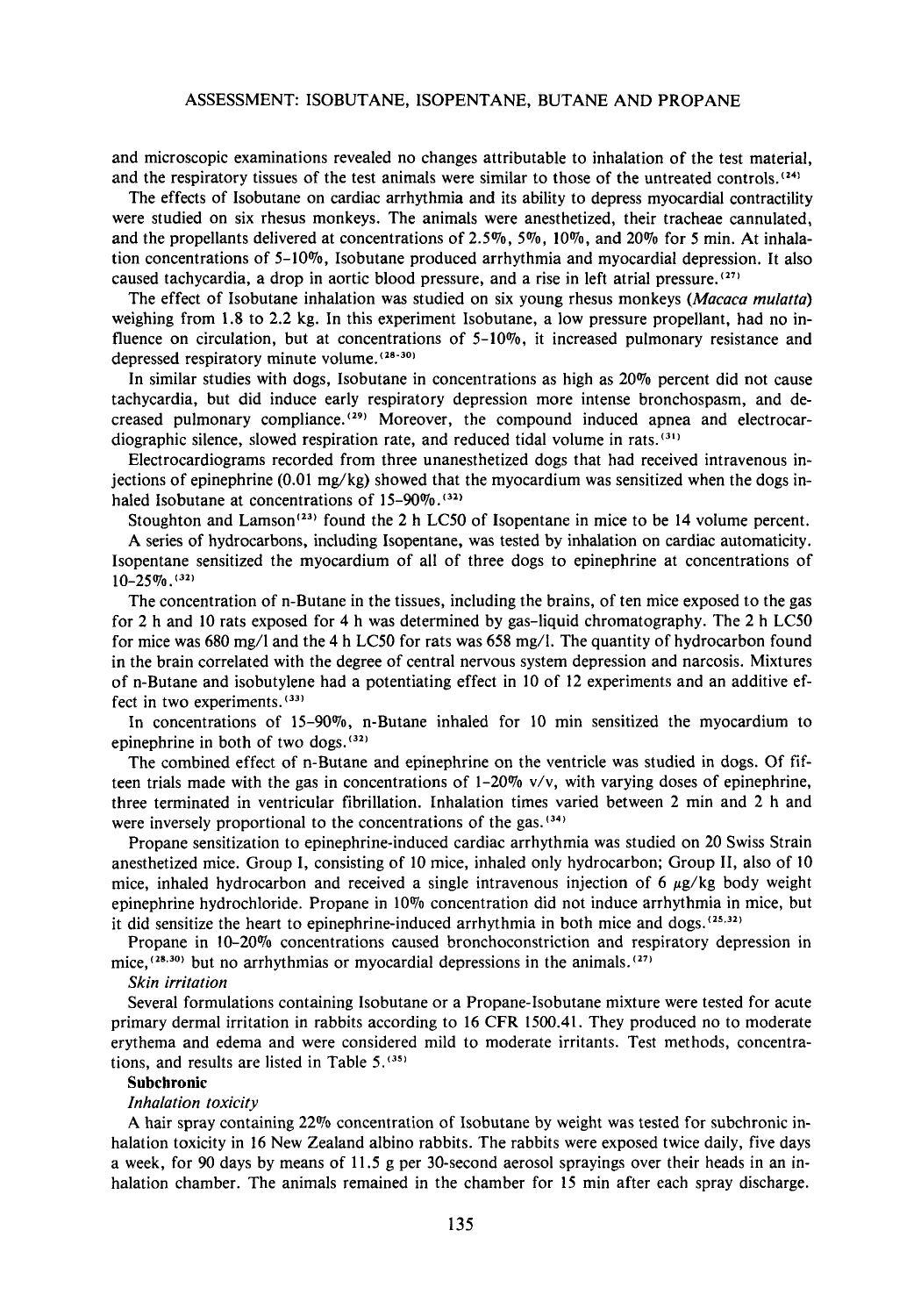|                      |                  |         |                      | TABLE 5.       |                 | PRIMARY DERMAL IRRITATION. <sup>4</sup> |      |                          |           |                    |                        |
|----------------------|------------------|---------|----------------------|----------------|-----------------|-----------------------------------------|------|--------------------------|-----------|--------------------|------------------------|
|                      | Conc.            | No. of  |                      |                | Erythema Scoreb |                                         |      | Edema score <sup>b</sup> |           | Total <sup>b</sup> |                        |
| Ingredient (Percent) |                  | rabbits | Route                | 24 h           | 72 h            | Subtotal                                | 24 h | 72 h                     | Subtotal  | erythema and edema | PII Score <sup>b</sup> |
| Isobutane            | 83.20            | ७       | shaved,<br>Intact,   | $\frac{5}{2}$  | 1.85            | 3.80                                    | 0.25 | 0                        | 0.25      | 4.05               | 2.025                  |
|                      |                  |         | back skin            |                |                 |                                         |      |                          |           |                    |                        |
| Isobutane            | 65.94<br>12.56   | ١o      | Intact,              | 0.87           | 0.40            | 1.27                                    | 0.08 | 0.10                     | 0.18      | 1.45               | 0.725                  |
| Propane              |                  |         | back skin<br>shaved, |                |                 |                                         |      |                          |           |                    |                        |
| Isobutane            | 62.916<br>11.984 | ৩       | Intact,              | 0.75           | 0               | 0.75                                    | 0    | 0                        | 0         | 0.75               | 0.38                   |
| Propane              |                  |         | back skin<br>shaved, |                |                 |                                         |      |                          |           |                    |                        |
| Isobutane            | 65.44<br>12.46   | G       | Intact,              | 0.79           | 0.04            | 0.83                                    | ۰    | 0                        | $\bullet$ | 0.83               | 0.42                   |
| Propane              |                  |         | back skin<br>shaved, |                |                 |                                         |      |                          |           |                    |                        |
|                      |                  |         |                      |                |                 |                                         |      |                          |           |                    |                        |
| Isobutane            | 74.25            | c       | Intact,              | 2.08           | 1.54            | 3.62                                    | 0    | 0.17                     | 0.17      | 3.79               | 1.895                  |
|                      |                  |         | back skin<br>shaved, |                |                 |                                         |      |                          |           |                    |                        |
|                      |                  |         |                      |                |                 |                                         |      |                          |           |                    |                        |
| Isobutane            | 75.75            | c       | shaved,<br>Intact,   | $\overline{1}$ | 0.38            | 2.09                                    | 0.08 | 0                        | 0.08      | 2.17               | 1.085                  |
|                      |                  |         | back skin            |                |                 |                                         |      |                          |           |                    |                        |
| Isobutane            | 68.54<br>13.06   | o       | Intact,              | 117            | 0.54            | 1.71                                    | 0    | 0                        | 0         | 1.71               | 0.855                  |
| Propane              |                  |         | back skin<br>shaved, |                |                 |                                         |      |                          |           |                    |                        |
| Isobutane            | 77.75            | G       | Intact,              | 2.17           | 1.25            | 3.42                                    | 0    | 0                        | 0         | 3.42               | $\overline{1}$         |
|                      |                  |         | shaved,              |                |                 |                                         |      |                          |           |                    |                        |
|                      |                  |         | back skin            |                |                 |                                         |      |                          |           |                    |                        |
| Isobutane            | 80.75            | ١c      | Intact,              | 0.50           | 0.13            | 0.63                                    | 0    | 0                        | 0         | 0.63               | 0.315                  |
|                      |                  |         | shaved,              |                |                 |                                         |      |                          |           |                    |                        |
|                      |                  |         | back skin            |                |                 |                                         |      |                          |           |                    |                        |
| Isobutane            | 65.562<br>12.488 | ١o      | Intact,              | 0.92           | 0.21            | 1.13                                    | 0    | 0                        | 0         | 1.13               | 0.565                  |
| Propane              |                  |         | back skin<br>shaved, |                |                 |                                         |      |                          |           |                    |                        |
|                      |                  |         |                      |                |                 |                                         |      |                          |           |                    |                        |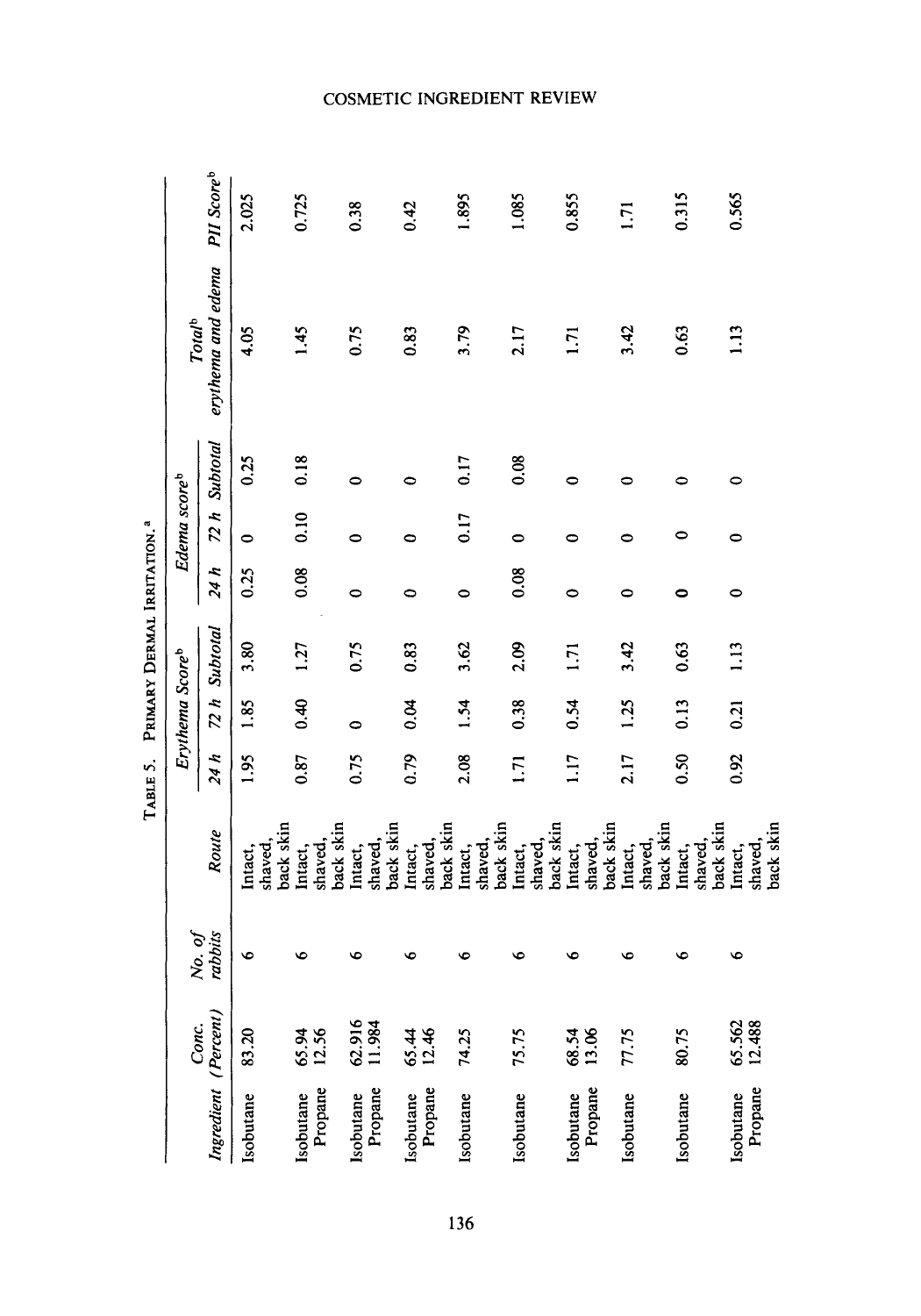|                                 |                                 |                                 |                                 |                                 |                                 |                                 |                                 |                                 |                                 | ASSESSMENT: ISOBUTANE, ISOPENTANE, BUTANE AND PROPANE |
|---------------------------------|---------------------------------|---------------------------------|---------------------------------|---------------------------------|---------------------------------|---------------------------------|---------------------------------|---------------------------------|---------------------------------|-------------------------------------------------------|
| 1.435                           | 0.545                           | 0.52                            | 0.425                           | 1.19                            | 6.45                            | 0.520                           | 0.75                            | $\frac{1}{2}$                   | $\overline{14}$                 | 0.29                                                  |
| 2.87                            | 001                             | 1.04                            | 0.85                            | 2.38                            | 0.90                            | 1.04                            | 1.50                            | 2.38                            | 2.88                            | 0.58                                                  |
| 0.33                            | $\bullet$                       | 6.04                            | 0.05                            | 0.08                            | 0                               | 0                               | 0                               | 0.13                            | 0.13                            | 0.04                                                  |
| 0.08                            | 0                               | 0                               | 0                               | 0                               | 0                               | 0                               | 0                               | 0                               | 0                               | $\bullet$                                             |
| 0.25                            | $\bullet$                       | 0.04                            | 0.05                            | 0.08                            | $\bullet$                       | $\bullet$                       | $\bullet$                       | 0.13                            | 0.13                            | 0.04                                                  |
| 2.54                            | 90.1                            | $\overline{1.0}$                | 0.80                            | 2.30                            | 0.90                            | $\vec{B}$                       | 1.50                            | 2.25                            | 2.75                            | 0.54                                                  |
| 0.46                            | 0.5                             | 0.5                             | 0.15                            | 0.88                            | 0.15                            | 0.08                            | 0.33                            | 0.21                            | 0.5                             | $\bullet$                                             |
| 2.08                            | 1.04                            | 0.50                            | 0.65                            | 1.42                            | 0.75                            | 0.96                            | 1.17                            | 2.04                            | 2.25                            | 0.54                                                  |
| back skin<br>shaved,<br>Intact, | back skin<br>shaved.<br>Intact, | back skin<br>shaved,<br>Intact, | back skin<br>shaved,<br>Intact, | back skin<br>shaved,<br>Intact, | back skin<br>shaved,<br>Intact, | back skin<br>shaved,<br>Intact, | back skin<br>shaved,<br>Intact, | back skin<br>shaved,<br>Intact, | back skin<br>shaved,<br>Intact, | oack skin<br>shaved,<br>Intact,                       |
| $\bullet$                       | $\bullet$                       | $\bullet$                       | ৩                               | v                               | ৩                               | ৽                               | ৽                               | ৩                               | $\bullet$                       | ৩                                                     |
| 76.75                           | 84.55                           | 89.55                           | 65.94<br>12.56                  | 75.75                           | 80.40                           | 78.55                           | 85.35                           | 80.75                           | 80.75                           | 79.30                                                 |
| Isobutane                       | Isobutane                       | Isobutane                       | Propane<br>Isobutane            | Isobutane                       | Isobutane                       | Isobutane                       | Isobutane                       | Isobutane                       | Isobutane                       | Isobutane                                             |
|                                 |                                 |                                 |                                 |                                 |                                 | 137                             |                                 |                                 |                                 |                                                       |

ASSESSMENT: ISOBUTANE, ISOPENTANE, BUTANE AND PROPANE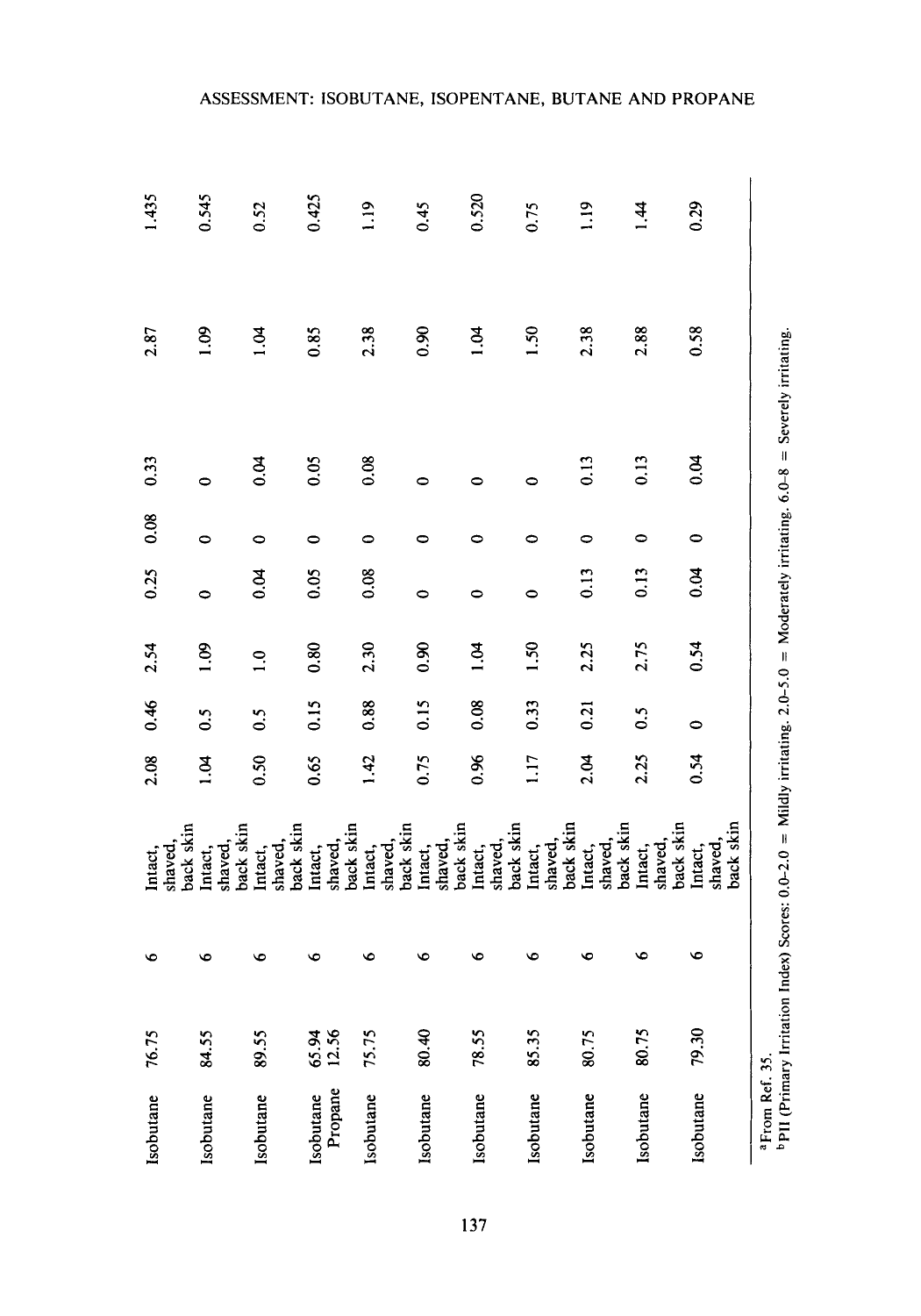There were no differences between the tested 10 animals and the six controls, and no changes in body weight, hematology, blood chemistry, and urine analysis. There was no gross or microscopic pathology, and no deaths occurred. $(24)$ 

An aerosol spray deodorant containing a mixture of Isobutane and Propane in a concentration of 64.5% by weight was tested for 90 days on nine male and nine female stump-tail monkeys *(Maraca arctoides)* in three groups (A, B, and C) of three males and three females each. Group A was the control. Group B was exposed to air drawn from a mixing chamber which received a **1** sec spray of the test material at 42 min intervals for 6 (0.5 mg/l). Group C received a *5* sec spray at 21-minute intervals for 6 h (5.0 mg/l). All animals survived the experiment and showed no changes in behavior, body weight, hematology, biochemistry, or urinalysis. Electrocardiograms and tidal volume rates showed no significant changes, and gross and microscopic examinations showed no abnormalities. **(36)** 

A 90-day subchronic inhalation study was conducted on an antiperspirant containing the propellant Propane in a greater than 50% concentration. Twenty-one cynomolgus monkeys were exposed to 750 ppm of the gas for the 90 consecutive days. No formulation-induced toxicity occurred from this study.<sup>(24)</sup>

**A** hair spray formulation containing Isobutane was tested on 21 cynomolgus monkeys in a %-day subchronic inhalation study. Isobutane concentrations up to 4000 ppm produced no toxicity.<sup>(24)</sup>

#### **Clinical Assessment of Safety**

#### **Primary Skin Irritation**

Two products, a deodorant and an antiperspirant, with a mixture of Isobutane and Propane at *64.5%* and **70.0%** by weight, respectively, were tested for human skin irritation. Each product was used twice a day for 12 weeks by **125** adult subjects 18-60 years old. The subjects were assigned to two groups and an irritation grading score of zero (no reaction) to six (blisters) was used to evaluate the results. Group **1,** with **75** subjects (47 males, 28 females) used the antiperspirant, while Group 2, with 50 subjects, used the deodorant. Very slight and transient erythema occurred randomly among the subjects and the reactions were reported to be negligible.<sup>(36)</sup>

## **Inhalation**

#### *Acute inhalation toxicity*

Eight human subjects were repeatedly exposed to Isobutane at 500 ppm or to mixtures of gases and solvents, for one minute to eight hours per day, five days a week for two to four weeks. The subjects were asked to abstain from drugs, limit their use of alcohol, refrain from consuming caffeine, and not smoke during exposure to Isobutane. The results showed no deviations in EEG, adrenocortical function, pulmonary function, neurological response, subjective response, cardiac function, or cognitive response. There were no abnormalities even though Isobutane was readily detectable in the breath and blood. There was a reduction in wave amplitude in the Visual Evoked' Response (VER) during the second week of repetitive 8-hour exposure per day to Isobutane at 500 ppm. $(37)$ 

n-Butane inhaled at 10,OOO ppm for ten minutes caused drowsiness in human subjects, with no other evidence of systemic effect. Its odor is not detectable below 5,000 ppm **(0.5%).(38)** 

Eight men and women were exposed to Propane concentrations of 250 to 1000 ppm for periods of I min to **8** h. During this same study, two men and two women were exposed to an atmosphere containing 1000 ppm Propane for **8** h per day, five consecutive days of one week and four consecutive days of the following week. No abnormal reactions occurred during the exposures. There were no deviations in EEGs, adrenocortical functions, pulmonary function, neurological response, subjective response, cardiac function, cognitive response, or VER. Propane was readily detectable in both blood and expired air. $(37)$ 

Another human inhalation study reported that Propane caused no symptoms in man under brief exposures (length of time not specified) to 10,000 ppm **(1.070).** The ingredient's odor was not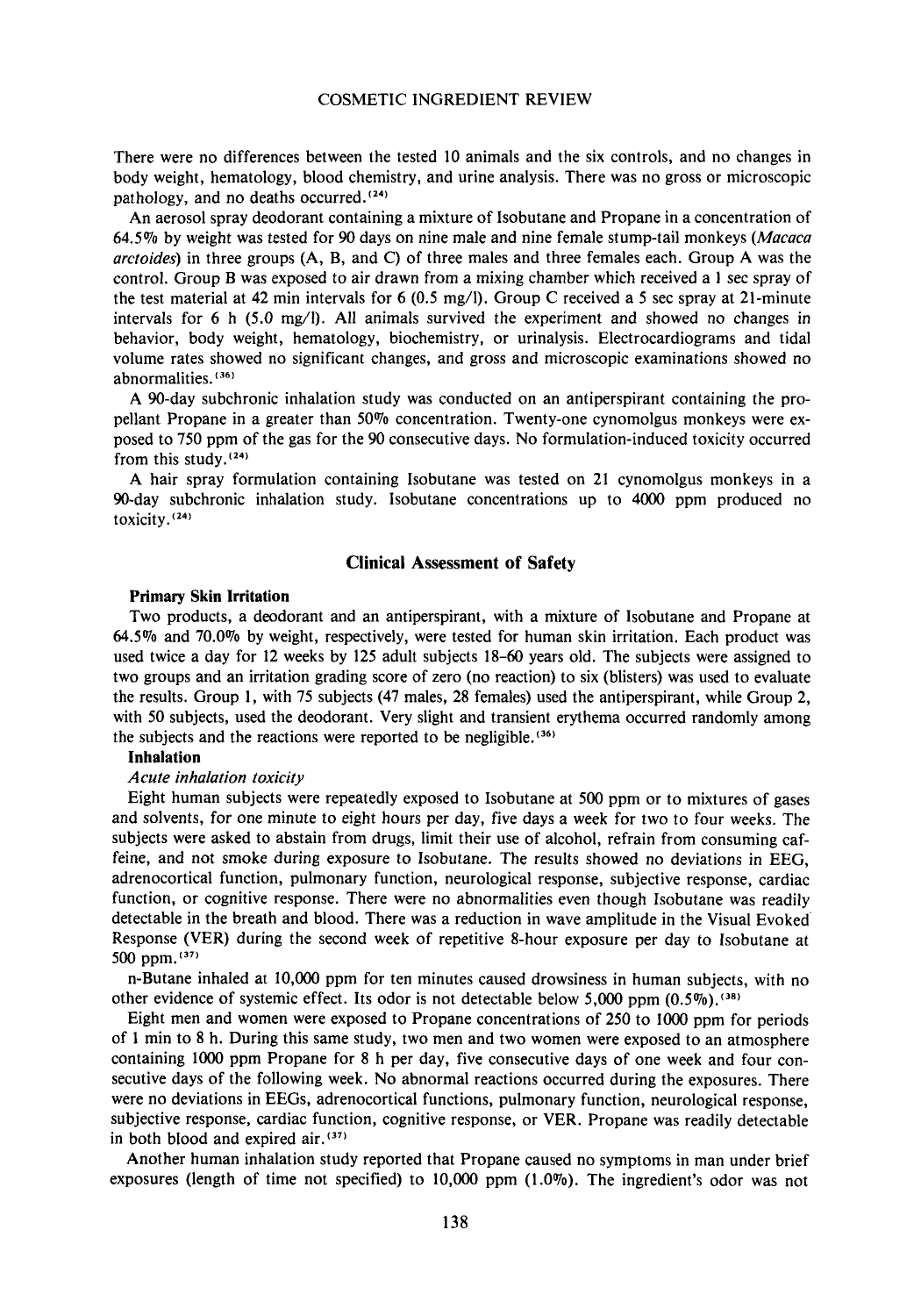detectable below 20,000 ppm  $(2.0\%)$ , and a concentration of 100,000 ppm  $(10\%)$  was not noticeably irritating to the eyes, nose, or respiratory tract, but did produce slight dizziness within a few minutes.<sup>(38)</sup>

Patty and Yant<sup>(39)</sup> exposed six men and women to varying amounts of Propane and n-Butane. Subjects exposed to 1.0% Propane in air for 10 min experienced no symptoms. Exposure to up to 10% Propane for two minutes produced distinct vertigo. Exposure to 1.0% n-Butane in air for 10 min produced drowsiness.

# **Mucosal Irritation**

Concentrations up to 10% Propane caused no eye, nose, or respiratory tract irritation. **(381** 

#### **Recommended Limits of Exposure**

The National Institute for Occupational Safety and Health (NIOSH) has recommended that the Time Weighted Average (TWA) for Isopentane in occupational exposure be limited to  $350 \text{ mg/m}^3$ . (40)

Isobutane is a GRAS food ingredient.<sup>(16)</sup>

n-Butane is a multipurpose GRAS food substance under 21 CFR 182.1165. The Threshold Limit Value (TLV) for n-Butane has been put at  $600$  ppm.<sup> $(41)$ </sup>

Propane is a multipurpose GRAS food substance<sup>(18)</sup> when used as a propellant and aerating agent and for foamed or sprayed food products.

In 1971, the American Conference of Government Industrial Hygienists (ACGIH) recommended that the TLV for Propane be set at 1000 ppm. The revised 1976 ACGIH report described it as a simple asphyxiant with no prescribed TLV. **(411** 

#### **SUMMARY**

Isobutane, Isopentane, n-Butane, and Propane are low molecular weight alkanes, generally used in the cosmetic industry as aerosol propellants. They are derived from natural gas and petroleum and are inert to most chemical reagents.

Isobutane, Isopentane, n-Butane, and Propane were found not to be mutagenic in Ames Tests, both with and without metabolic activation.

The anesthetic activity of Isobutane, Isopentane, and n-Butane was studied in animals. Isobutane produced anesthesia in mice in 25 min at 35%; death occurred in 2 min at 41-52%. In dogs, Isobutane was not fully anesthetic at **45%,** but was lethal at **55%. A** 9-12% concentration of Isopentane was anesthetic to mice but not to dogs, but was lethal to dogs at 15-17%. n-Butane was anesthetic to mice in one minute at a concentration of 22 percent. A 20-25% concentration of the gas was lethal to dogs.

In eye irritation studies in rabbits, Isobutane caused very slight iridial and corneal irritation. Both n-Butane and Propane were mildly to moderately irritating to the skin of rabbits.

Isobutane, at 22% in a hair spray, was not toxic to rabbits in an acute inhalation study, but 20% for 6 min did sensitize the hearts of mice to epinephrine-induced arrhythmia. In monkeys, the inhalation of Isobutane at 5-10% for 5 min increased pulmonary resistance, depressed respiratory minute volume, and produced arrhythmia, tachycardia, and myocardial depression. Isobutane at **15-90Vo** in air when inhaled by dogs caused respiratory and pulmonary complications, and sensitized the myocardium to simultaneous injections of epinephrine. When rats inhaled Isobutane, they suffered apnea, electrocardiographic silence, slowed respiration, and a reduction of tidal volume.

Acute inhalation of Isopentane and n-Butane sensitized the myocardium of dogs to epinephrine. After a **4** h inhalation time, n-Butane was found in the nervous tissue of mice and rats at levels correlating with the degree of central nervous system depression.

Acute inhalation of Propane by mice caused epinephrine-induced arrhythmia. Propane was not irritating to the skin.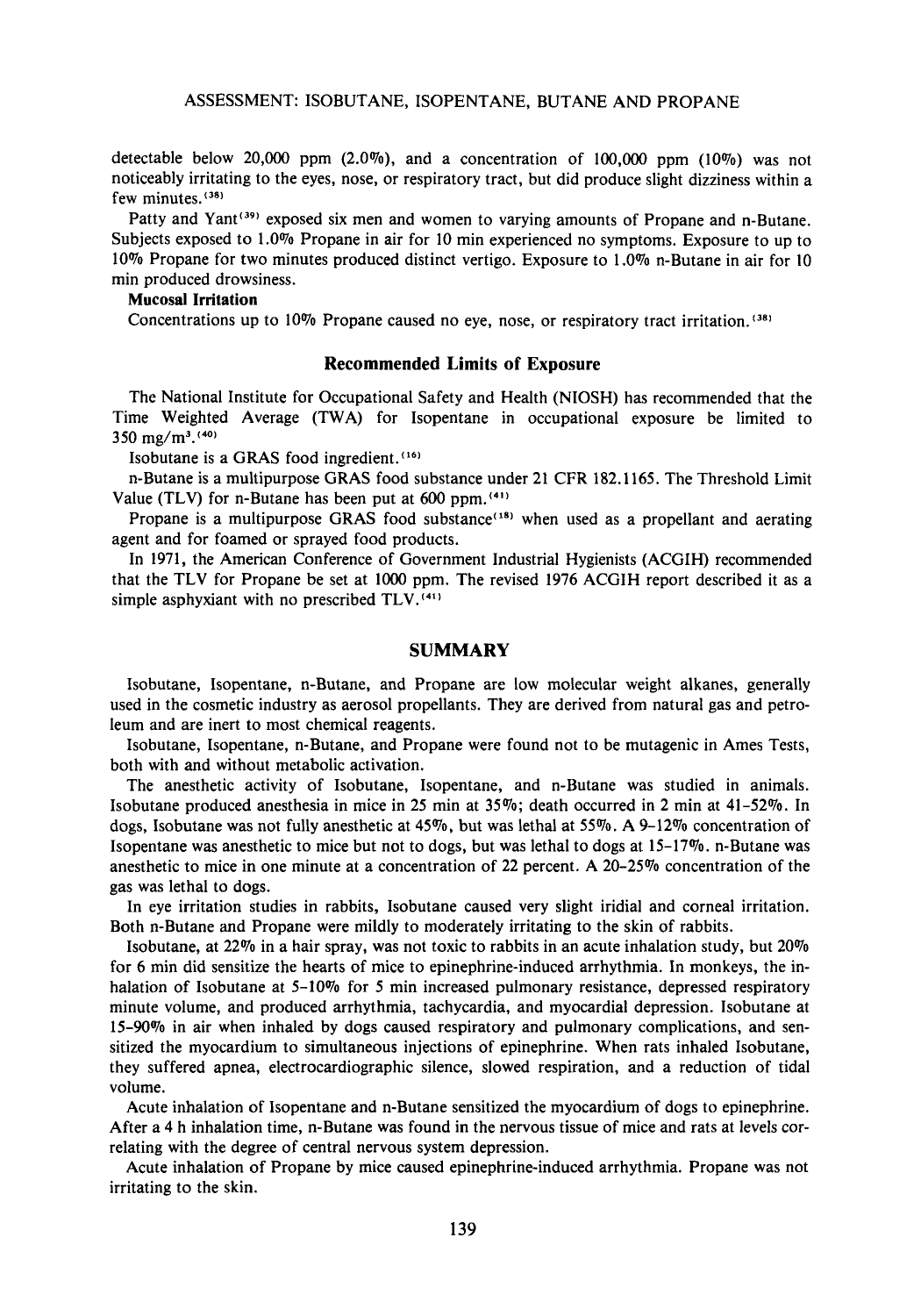Subchronic inhalation of Isobutane, Propane, and a mixture of the two by rabbits and monkeys produced no toxicity.

A Propane-Isobutane mixture, present at *64.5%* and 70.0% in two different products, caused no skin irritation in 125 human volunteers.

No systemic abnormalities occurred in human subjects during an acute inhalation study of Isobutane, n-Butane and Propane, except that n-Butane at 1% percent for 10 min and 10% Propane for 2 min caused drowsiness and dizziness, respectively. Propane caused no human mucosal irritation.

The TWA for Isopentane is 350 mg/m<sup>3</sup>. The TLV for n-Butane is 600 ppm and for Propane is 1000 ppm. Isobutane, Butane, and Propane are GRAS food ingredients.

# **DISCUSSION**

Isobutane, Isopentane, n-Butane, and Propane have extensive noncosmetic applications that include use in or as aerosol propellants, aviation fluid additives, industrial and household fuel, blowing agents, solvents, refrigerants, and GRAS food additives. Of some 261 cosmetic formulations that contain the four ingredients, 176 are used as aerosol propellants in hair sprays and shaving creams. In the other formulations they are used as carriers and solvents. Since they are used predominantly as aerosol propellants, inhalation toxicity testing rather than contact toxicity has been emphasized.

Many studies have been conducted on the anesthetic effects of these ingredients on laboratory animals. Mice, rabbits, dogs, and monkeys that inhaled 25-35% concentrations of the ingredients in air became anesthetized to varying degrees; at somewhat greater concentrations, the animals died. The range of concentrations between those producing anesthesia and death is narrow. In some experiments, acute inhalation of high concentrations of Isobutane produced respiratory and cardiac distress in dogs and monkeys. A consistent effect of inhalation in all animals tested was a sensitization of the myocardium to epinephrine. It is believed, however, that these observations have little relevance to the advisability of the use of these ingredients in cosmetic formulations, because of the brief and low level exposures involved in their use.

The human skin studies on these alkanes are few and incomplete, but such studies are not considered particularly important. **As** aerosols, Isobutane, Propane, Isopentane, and n-Butane are so greatly diluted in air when discharged that the amount coming into contact with the skin is much less than the stated amounts used in the clinical tests. Since alkanes are highly volatile and have low water solubility, it is estimated that, as propellants, they would remain on the skin no longer than 10 seconds. Even the alkanes in foam products would not remain in contact with the skin longer than 10 sec. Such a short period of contact makes the absence of sensitization, phototoxicity, and photosensitization studies relatively unimportant. We are reminded that the TWA isopentane exposure standard set by NIOSH is 350 mg/m<sup>3</sup>.<sup>(6,40)</sup> However, though the alkane propellant discharge rate in use ranges from **144** mg/sec to 440 mg/sec, most of the substance is volatilized before it can come in contact with the skin.

## **CONCLUSION**

On the basis of the available information presented herein, Isobutane, Isopentane, n-Butane, and Propane are considered safe as cosmetic ingredients under present conditions of concentration and use.

## **ACKNOWLEDGMENT**

Ms. Anne F. Moore, Scientific Analyst and writer, prepared the literature review and technical analysis used by the Expert Panel in developing this report.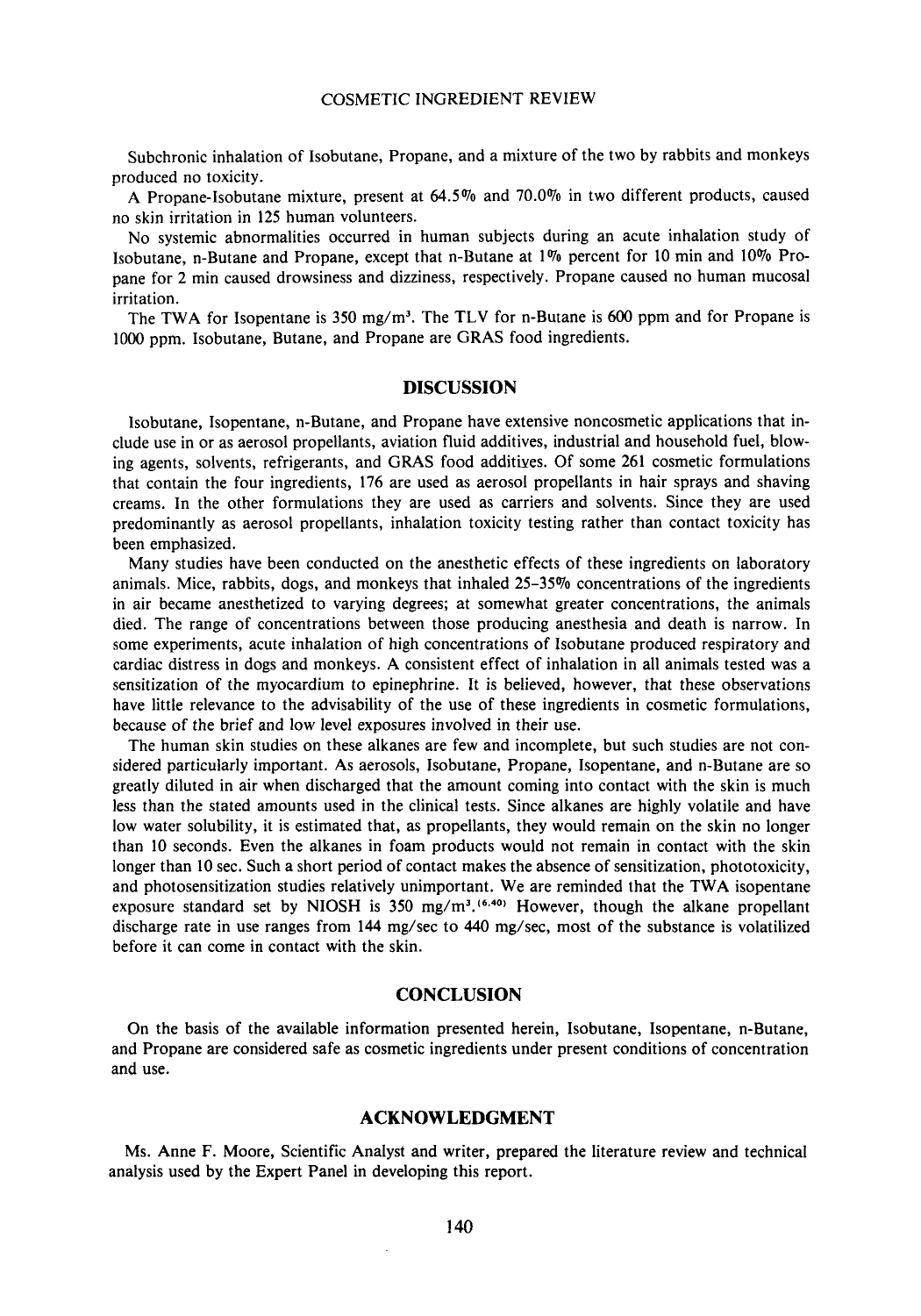# **REFERENCES**

- **1.**  SOLOMONS, W.T. **(1976).** *Organic Chemistry.* New York, NY: John Wiley and Sons.
- **2.**  HAWLEY, G.G. (ed.). **(1971).** *The Condensed Chemical Dictionary,* 8th ed. New York, NY: Van Nostrand Reinhold Company.
- **3.**  GOSSELIN, R.E., HODGE, H.C., SMITH, R.P., and GLEASON, M.N. **(1976).** *Clinical Toxicology of Commercial Products.* Baltimore, MD: Williams and Wilkens Co.
- **4.**  WEAST, R.C. (ed.) **(1978-1979).** *CRC Handbook of Chemistry and Physics.* West Palm Beach, FL: CRC Press.
- **5.**  SANDERS, P.A. **(1979).** Toxicity of Hydrocarbon propellants. Aerosol Age. **24(1), 24-7, 44.**
- **6.**  DEPARTMENT OF HEALTH, EDUCATION, and WELFARE (DHEW). (March, **1977).** Criteria for a recommended standard. Occupational exposure to alkanes  $(C<sub>5</sub>-C<sub>8</sub>)$ . NIOSH; publication number **77-15 1.**
- **7.**  RODD, E.H. (ed.) **(1951).** *The Chemistry of Carbon Compounds.* Vol. I., Part A. Amsterdam, Netherlands: Elsevier Publishing Co.
- **8.**  CANNIZZARO, R.D. and LEWIS, D.A. **(1%9).** Gas-chromatographic analysis of aerosols by pressurized liquid sampling. J. SOC. Cosmet. Chem. **20, 353-63.**
- **9.**  CONKLE, J.P., CAMP, B.J., and WELCH, B.E. **(1975).** Trace composition of human respiratory gas. Arch. Environ. Health **30(6), 290-5.**
- **10.**  ESPOSITO, **G.G.** and SWANN, M.H. **(1967).** Identification of aerosol propellants in paint products by gas chromatography. J. Paint Technol. *39(509),* **338-40.**
- **11.**  KAGEURA, M., NAGATA, T., HARA, K., and TOTOKI, K. **(1976).** Gas chromatographic determination of (mainly butanes) in biological materials. Nippon Hoigoku Zasshi **30(1), 1-5.**
- **12.**  MARKS, A. **(1968).** Possibilities d'applications de la chromatographic en phase gazeuse dans les laboratories aerosols. Parfum. Cosmet. Savons **11( 1 I), 475-82.**
- **13.**  MONTEL, P. **(1972).** Toxicite des gaz dans I'industrie et leur detection. Arch. Mal. prof. Med. Trav. Secur. SOC. **33(9), 493-6.**
- **14.**  SILVERMAN, P., MARCUS, J., and SCHMIDT, C.N. **(1976).** Rapid analysis of propellants in aerosol products. 11. Soap Chem. Spec. **42(2), 78,80,82,84,98.**
- **15.**  COSMETIC, TOILETRY and FRAGRANCE ASSOCIATION (CTFA). (August 9, **1979).** Submission of data by CTFA for Isobutane and related ingredients (unpublished). CTFA Cosmetic Ingredient Description.\*
- **16.**  FEDERATION OF AMERICAN SOCIETIES FOR EXPERIMENTAL BIOLOGY (FASEB). **(1979).**  Evaluation of the Health Aspects of Nitrogen, Helium, Propane, n-Butane, iso-Butane, and Nitrous Oxide as Gases used in Foods. Prepared for Bureau of Food. Washington, DC: FDA, DHEW.
- **17.**  CODE OF FEDERAL REGULATIONS (CFR). **(1978). 21** CFR **182.1165.**
- **18.**  CFR: **(1978). 21** CFR **182.1655.**
- **19.**  Food and Drug Administration (FDA): (August **31, 1976).** Cosmetic product formulation data. FDA computer printout.
- **20.**  FDA. (June **10, 1979).** Cosmetic product formulation data. FDA computer printout.
- **21.**  CTFA. (Jan. **15, 1981).** Submission of data by CTFA: Data on cosmetic products (unpublished).\*
- **22.**  STANFORD RESEARCH INSTITUTE. (May **13, 1977). In** vitro Microbiological Mutagenicity Studies of Phillips Petroleum Company Hydrocarbon Propellants and Aerosols. Menlo Park, CA.
- **23.**  STOUGHTON, R.W. and LAMSON, P.D.: **(1936).** The relative anesthestic activity of the butanes and pentanes. J. Pharmacol. Exp. Ther. **58, 74-7.**
- **24.**  CTFA. (August **9, 1979).** Submission of data by CTFA. Data on cosmetic products (unpublished).\*
- **25.**  AVIADO, D.M. and BELEJ, M.A. **(1974).** Toxicity of aerosol propellants **on** the respiratory and circulatory systems. I. Cardiac arrhythmia in the mouse. Toxicology **2(1), 31-42.**
- **26.**  AVIADO, D.M., ZAKHERI, S., and WATANABE, T. **(1977).** *Non-Flourinated Propellants and Solvents for Aerosols.* Cleveland, OH: CRC Press.
- **27.**  BELEJ, M.A., SMITH, D.G., and AVIADO, D.M. **(1974).** Toxicity of aerosol propellants in the monkey. Toxicology **2(4), 381-95.**

~~ ~~

<sup>\*</sup>Available upon request: Administrator, Cosmetic Ingredient Review, Suite 810, **11 10** Vermont Ave. N.W., Washington, DC **20005.**